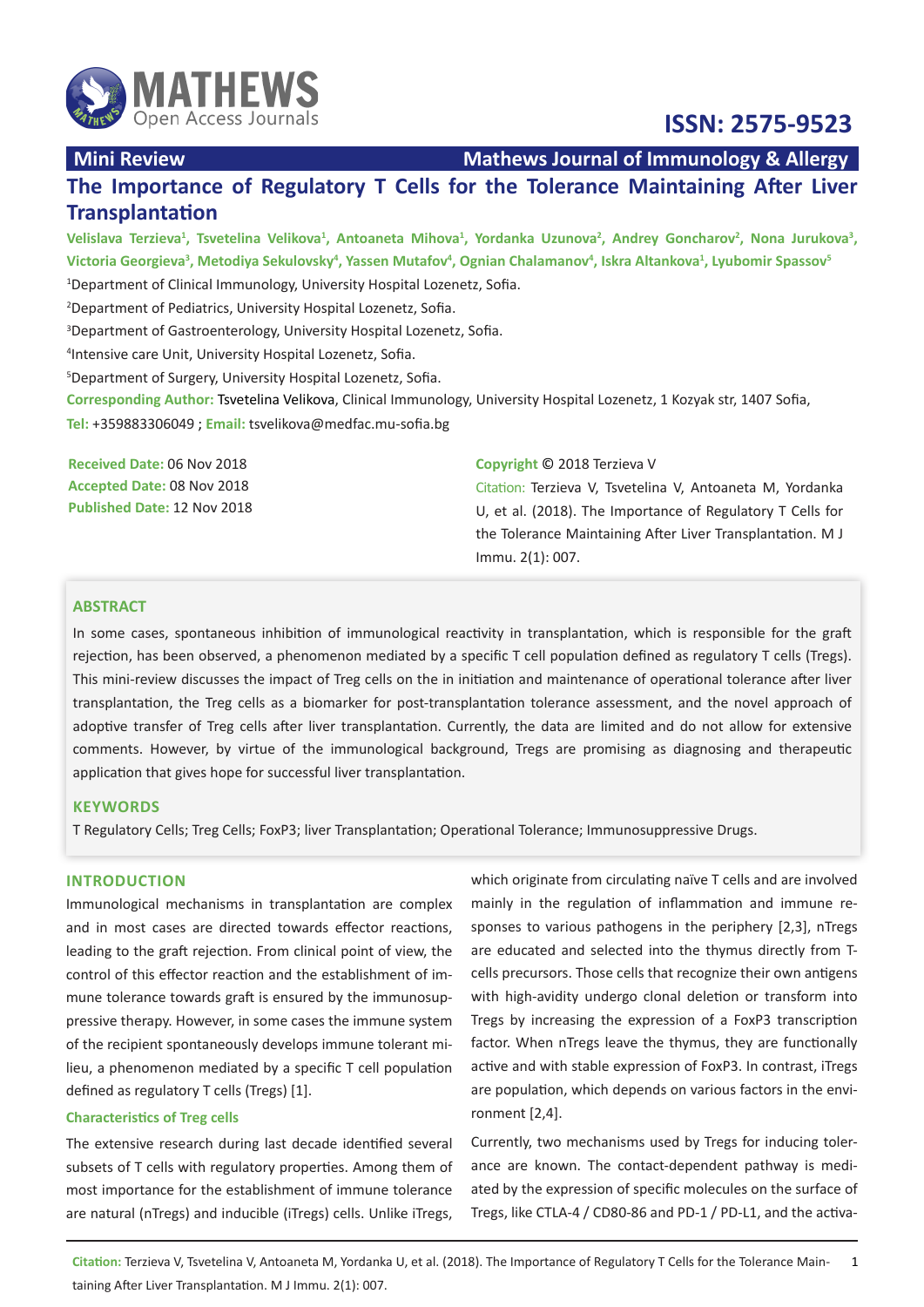tion of inhibitory signals on the target cell [5]. By the contactindependent mechanism, Tregs suppress the target cell via the potent immunosuppressive effect of IL-10, TGF-β, IL-34, and IL-35 perforin and granzymes and/or competing with effector cells for the available IL-2 in the surrounding area [6]. All of the described mechanisms are crucial in establishing tolerance after transplantation.

# **Treg cells and operational tolerance after liver transplantation**

The outcome of transplantation depends on the establishment of post-transplantation immune tolerance. It is induced by the application of immunosuppressive regimen that should be followed by patients. However, in some cases of treatment interruption, the immune system of the recipient is able to control graft rejection by it self. This status is defined as Operation tolerance. Although it is observed in kidney transplantation also, the operational tolerance is attributed mainly to the liver transplantation.

The liver has particular tolerogenic characteristics that distinguish it from other solid organs and are consequences of anatomical, biochemical and immunological features. Among them are: i) liver immune cells, incl. lymphocytes and liver parenchymal cells, ii) blood flow - systematically introducing huge range of antigens to the liver immune cells, and iii) liver cells metabolism. In addition, a number of factors of natural and acquired immunity are synthesized in the liver as complement components, acute phase proteins, cytokines, and chemokines [7-9]. The unique anatomic together with the specific cellular community suggest that the immunologic approach after the surgical operation in liver transplantation might be different from those in other solid organ transplantations.

A good example confirming it is the operational tolerance. Although several immune subsets were reported associated with it, like NK and Ƴ∂Tcells [10], Treg cells are considered as the principal one [11]. A number of studies have shown that prolonged high percentages of Tregs were seen in patients with operational tolerance alone and this observation did not depend on the immunosuppressive therapy administered in adults and children [12]. Other immunosuppressive mechanisms were shown to work in concert with the abovementioned subsets. For example, the non-classical HLA class I molecule HLA-G was associated with a decreased incidence of the liver graft acute rejection. From the other hand, the high expression of HLA-G on circulating monocytoid dendritic cells from tolerant recipients has been correlated with the increased expression of Foxp3 in T cells. This is an example of a two-way process (Tregs and HLA-G) for inducing tolerance, which are mutually potentiated [13].

# **Treg cells and immunosuppressive therapy after liver transplantation**

From the immunosuppressive therapy, Everolimus alone has a stimulating effect on Treg cells [14, 15]. While plasma levels of the immunosuppressive drugs are the subject of clinical laboratory and pharmacology, the degree of immunosuppression is determined by the swing between activation and tolerance [15, 16]. Thus, Treg cells could be employed as a biomarker for post-transplantation tolerance. The ONE Study has already offered a specific Tregs analysis algorithm [17]. Barcelona Consensus (2016) on immunosuppressive therapy also listed Tregs as one of the possible indicators of graft rejection and control of the effectiveness of immunosuppressive therapy [18]. Some authors showed that in patients after liver transplantation the percentage of Tregs was increased significantly reaching values close to or greater than those in healthy subjects at the end of the first week after surgery [19]. We also found such tendency at the end of the first week after liver transplantation (unpublished our data).

#### **Adoptive transfer of Treg cells after liver transplantation**

Over the past few years, Tregs have been on focus not only as a diagnostic tool but also for therapeutic purposes in transplantation. At present, several studies employing Treg cells transfer in solid organ and hematopoietic stem cell transplantations are ongoing [1]. The aim of this novel therapeutic approach is to increase the number of regulatory T cells in the recipients to achieve immune tolerance and reduce the possibility of rejection. For the first time, a protocol for isolation of Tregs according to the requirements of GMP was performed in 2006 [20, 21], and adoptive Tregs transfer in 2009 [22]. Cells can be isolated from peripheral blood or umbilical cord. In most laboratories, Tregs are sorted by the CliniMACS system (CliniMACS TM Instruments, Miltenyi Biotec Bergisch Gladbach, Germany) under sterile conditions, multiplied by specific stimulation and re-injected into the patient. The second option is a flow cytometric sorting. Currently, three centers have been authorized for this operations - two in the USA (University of Minnesota, USA [23]; University of California, USA [24] and one in Europe - University of Gdansk, Poland [22].

Interestingly, of the currently ongoing eleven studies, four are for Tregs in liver transplantation. Despite the fact that they are still at an early stage, and there are many issues regarding the amount and frequency of injection of the cells, the adoptive transfer of regulatory T cells is a promising therapeutic approach [1].

#### **Conclusion remarks**

In conclusion, it is already known that regulatory T cells are es-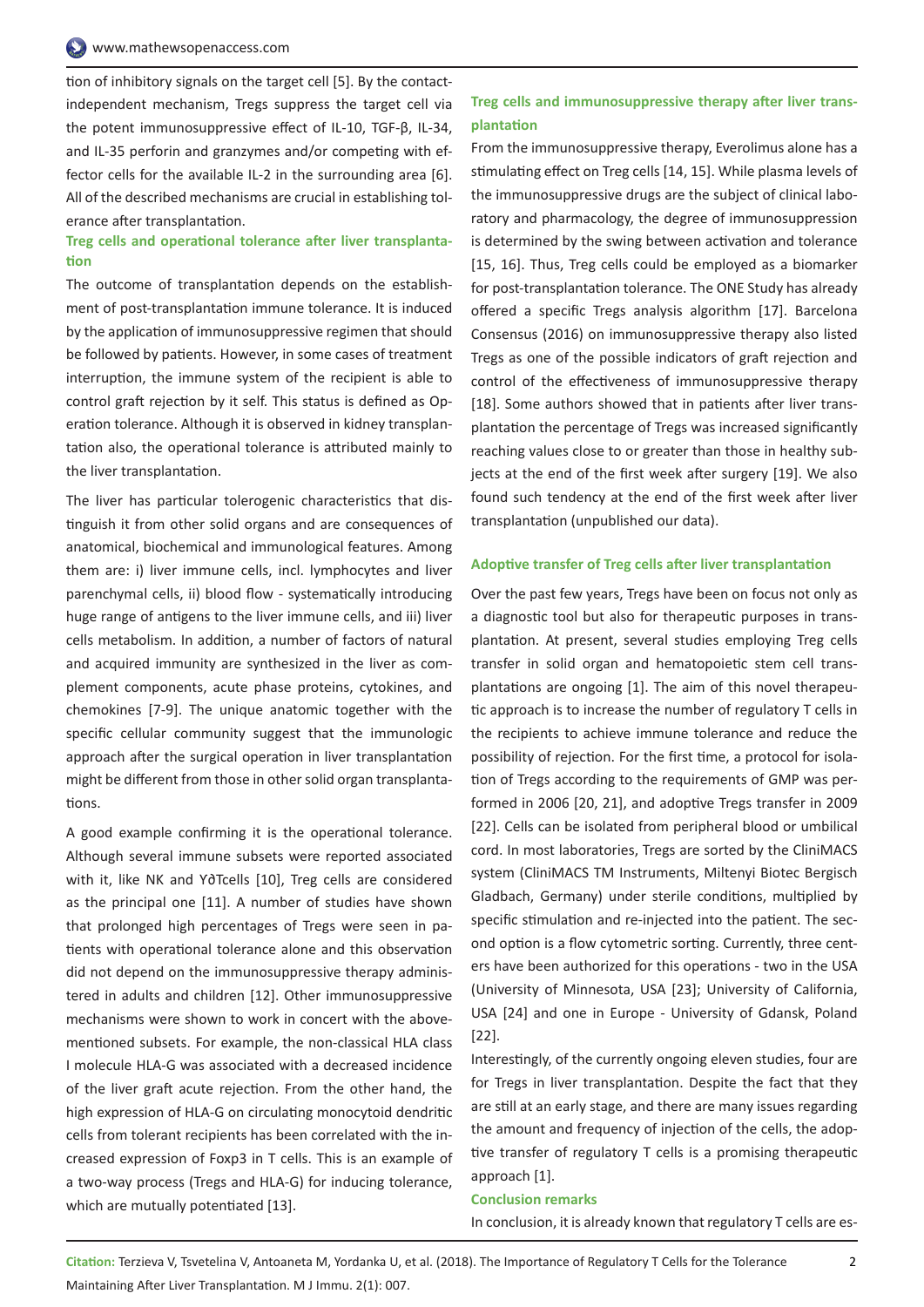sential for providing an immune-friendly environment in liver transplants. Moreover, their measurement in the peripheral blood could be useful as a diagnostic tool for early detection of graft rejection. The possibility of an adoptive transfer of regulatory T cells is a very new approach to transplantation therapy in humans. Currently, the data are limited and do not allow for extensive comments. However, by virtue of its immunological background, the evaluation and functions of Treg cells for diagnostic and follow up of immune state in liver transplantation, as well as eventual therapeutic approach, gives hope for a successful application in transplantation practice

#### **ACKNOWLEDGMENT**

This mini review article is supported by the Grant No 80-10- 122/24.04.2018, Sofia University.

### **REFERENCES**

- 1. [Romano M, Tung SL, Smyth LA and Lombardi G. \(2017\).](https://onlinelibrary.wiley.com/doi/full/10.1111/tri.12909)  [Treg therapy in transplantation: a general overview.](https://onlinelibrary.wiley.com/doi/full/10.1111/tri.12909)  [Transplant International. 30\(8\): 745-753.](https://onlinelibrary.wiley.com/doi/full/10.1111/tri.12909)
- 2. Lee JH, Kang SG and Kim CH. (2011). Lymphoid Tissue Homing Receptors in Thymus but Receptors in Secondary Lymphoid Tissues 1. The Journal of Immunology.
- 3. [Terzieva V, Dora N Popova, Maya Kicheva and M Yanko](https://www.researchgate.net/publication/24216672_Correlation_between_the_degree_of_immune_activation_production_of_IL-2_and_FOXP3_expression_in_CD4CD25T_regulatory_cells_in_HIV-1_infected_persons_under_HAART)[va. \(2009\). Correlation between the degree of immune](https://www.researchgate.net/publication/24216672_Correlation_between_the_degree_of_immune_activation_production_of_IL-2_and_FOXP3_expression_in_CD4CD25T_regulatory_cells_in_HIV-1_infected_persons_under_HAART)  [activation, production of IL-2 and FOXP3 expression in](https://www.researchgate.net/publication/24216672_Correlation_between_the_degree_of_immune_activation_production_of_IL-2_and_FOXP3_expression_in_CD4CD25T_regulatory_cells_in_HIV-1_infected_persons_under_HAART)  [CD4+CD25+ T regulatory cells in HIV-1 infected persons](https://www.researchgate.net/publication/24216672_Correlation_between_the_degree_of_immune_activation_production_of_IL-2_and_FOXP3_expression_in_CD4CD25T_regulatory_cells_in_HIV-1_infected_persons_under_HAART)  [under HAART. International immunopharmacology.](https://www.researchgate.net/publication/24216672_Correlation_between_the_degree_of_immune_activation_production_of_IL-2_and_FOXP3_expression_in_CD4CD25T_regulatory_cells_in_HIV-1_infected_persons_under_HAART) *9*(7- [8\): 831-836.](https://www.researchgate.net/publication/24216672_Correlation_between_the_degree_of_immune_activation_production_of_IL-2_and_FOXP3_expression_in_CD4CD25T_regulatory_cells_in_HIV-1_infected_persons_under_HAART)
- 4. [Piccioni M, Chen Z, Tsun A and Li B. \(2014\). T Helper Cell](https://link.springer.com/book/10.1007%2F978-94-017-9487-9)  [Differentiation and Their Function. \(Vol. 841\).](https://link.springer.com/book/10.1007%2F978-94-017-9487-9)
- 5. [Zhang YH, Tian M, Tang MX, Liu ZZ, et al. \(2015\). Recent](https://onlinelibrary.wiley.com/doi/abs/10.1111/aji.12365)  [Insight into the Role of the PD-1/PD-L1 Pathway in Feto-](https://onlinelibrary.wiley.com/doi/abs/10.1111/aji.12365)[Maternal Tolerance and Pregnancy. American Journal of](https://onlinelibrary.wiley.com/doi/abs/10.1111/aji.12365)  [Reproductive Immunology. 74\(3\): 201-208.](https://onlinelibrary.wiley.com/doi/abs/10.1111/aji.12365)
- 6. [Sawant DV, Hamilton K and Vignali DAA. \(2015\). Interleu](https://www.liebertpub.com/doi/10.1089/jir.2015.0015)[kin-35: Expanding Its Job Profile. Journal of Interferon &](https://www.liebertpub.com/doi/10.1089/jir.2015.0015)  [Cytokine Research. 35\(7\): 499-512.](https://www.liebertpub.com/doi/10.1089/jir.2015.0015)
- 7. [Nemeth E, Baird AW and O'Farrelly C. \(2009\). Microanat](https://www.ncbi.nlm.nih.gov/pubmed/19639317)[omy of the liver immune system. Semin Immunopathol.](https://www.ncbi.nlm.nih.gov/pubmed/19639317)  [31\(3\): 333-343.](https://www.ncbi.nlm.nih.gov/pubmed/19639317)
- 8. [Crispe IN. \(2009\). The liver as a lymphoid organ. Annu Rev](https://www.ncbi.nlm.nih.gov/pubmed/19302037)  [Immunol. 27: 147-163.](https://www.ncbi.nlm.nih.gov/pubmed/19302037)
- 9. [Robinson MW, Harmon C and O'Farrelly C. \(2016\). Liver](https://www.nature.com/articles/cmi20163)  [immunology and its role in inflammation and homeosta](https://www.nature.com/articles/cmi20163)[sis. Cellular and Molecular Immunology. 13\(3\). 267-276](https://www.nature.com/articles/cmi20163).
- 10. Li Y, [Koshiba T, Yoshizawa A, Yonekawa Y, et al. \(2004\).](https://www.ncbi.nlm.nih.gov/pubmed/15575917)  [Analyses of peripheral blood mononuclear cells in oper](https://www.ncbi.nlm.nih.gov/pubmed/15575917)[ational tolerance after pediatric living donor liver trans](https://www.ncbi.nlm.nih.gov/pubmed/15575917)[plantation. Am J Transplant. 4\(12\):2118-2125.](https://www.ncbi.nlm.nih.gov/pubmed/15575917)
- 11. [Martinez-Llordella M, Puig-Pey I, Orlando G, Ramoni M,](https://www.ncbi.nlm.nih.gov/pubmed/17241111)  [et al. \(2007\). Multiparameter immune profiling of opera](https://www.ncbi.nlm.nih.gov/pubmed/17241111)[tional tolerance in liver transplantation. Am J Transplant.](https://www.ncbi.nlm.nih.gov/pubmed/17241111)  [7\(2\): 309-319.](https://www.ncbi.nlm.nih.gov/pubmed/17241111)
- 12. [Adams DH, Sanchez-Fueyo A and Samuel D. \(2015\).](https://www.journal-of-hepatology.eu/article/S0168-8278(15)00158-0/abstract)  [From immunosuppression to tolerance. Journal of Hep](https://www.journal-of-hepatology.eu/article/S0168-8278(15)00158-0/abstract)[atology. 62\(S1\). S170–S185.](https://www.journal-of-hepatology.eu/article/S0168-8278(15)00158-0/abstract) [https://doi.org/10.1016/j.](https://doi.org/10.1016/j.jhep.2015.02.042) [jhep.2015.02.042](https://doi.org/10.1016/j.jhep.2015.02.042)
- 13. [Amiot L, Vu N and Samson M. \(2015\). Biology of the im](https://www.ncbi.nlm.nih.gov/pubmed/25772038)[munomodulatory molecule HLA-G in human liver diseas](https://www.ncbi.nlm.nih.gov/pubmed/25772038)[es. Journal of Hepatology. 62\(6\): 1430-1437.](https://www.ncbi.nlm.nih.gov/pubmed/25772038)
- 14. Tokiko Nagamura-Inoue, Yuki Yamamoto, Seiichiro Kobayashi, Kazuo Ogami, et al. (2012). Unique Role of mTOR Inhibitor, Everolimus in Inducible Regulatory T Cells | Blood Journal. Blood. 120: 4349.
- 15. [Levitsky J, Miller J, Huang X, Gallon L, et al. \(2016\). Immu](https://journals.plos.org/plosone/article?id=10.1371/journal.pone.0156535)[noregulatory effects of everolimus on in vitro alloimmune](https://journals.plos.org/plosone/article?id=10.1371/journal.pone.0156535)  [responses. PLoS ONE. 11\(6\).](https://journals.plos.org/plosone/article?id=10.1371/journal.pone.0156535)
- 16. [Behnam Sani K and Sawitzki B. \(2017\). Immune monitor](https://onlinelibrary.wiley.com/doi/full/10.1111/cei.12988)[ing as prerequisite for transplantation tolerance trials.](https://onlinelibrary.wiley.com/doi/full/10.1111/cei.12988)  [Clinical and Experimental Immunology. 189\(2\): 158-170.](https://onlinelibrary.wiley.com/doi/full/10.1111/cei.12988)
- 17. [Sebastiaan Heidt and Kathryn J Wood. \(2013\). Europe](http://europepmc.org/articles/pmc3442251)  [PMC Funders Group Europe PMC Funders Author Manu](http://europepmc.org/articles/pmc3442251)[scripts BIOMARKERS OF OPERATIONAL. TOLERANCE IN](http://europepmc.org/articles/pmc3442251)  [SOLID ORGAN TRANSPLANTATION. 6\(4\): 281-293.](http://europepmc.org/articles/pmc3442251) [https://](https://doi.org/10.1517/17530059.2012.680019.BIOMARKERS) [doi.org/10.1517/17530059.2012.680019.BIOMARKERS](https://doi.org/10.1517/17530059.2012.680019.BIOMARKERS)
- 18. [Streitz M, Miloud T, Kapinsky M, Reed MR, et al. \(2013\).](https://transplantationresearch.biomedcentral.com/articles/10.1186/2047-1440-2-17)  [Standardization of whole blood immune phenotype mon](https://transplantationresearch.biomedcentral.com/articles/10.1186/2047-1440-2-17)[itoring for clinical trials: panels and methods from the](https://transplantationresearch.biomedcentral.com/articles/10.1186/2047-1440-2-17)  [ONE study. Transplantation Research. 2\(1\): 17.](https://transplantationresearch.biomedcentral.com/articles/10.1186/2047-1440-2-17)
- 19. [Brunet M, Shipkova M, Gelder T Van, Wieland E, et al.](https://www.ncbi.nlm.nih.gov/pubmed/26977997)  [\(2016\). Barcelona Consensus on Biomarker-Based Immu](https://www.ncbi.nlm.nih.gov/pubmed/26977997)[nosuppressive Drugs Management in Solid Organ Trans](https://www.ncbi.nlm.nih.gov/pubmed/26977997)[plantation. 38\(2\): 1-20.](https://www.ncbi.nlm.nih.gov/pubmed/26977997)
- 20. [Haarer J, Riquelme P, Hoffmann P, Schnitzbauer A, et al.](https://journals.lww.com/transplantjournal/Fulltext/2016/07000/Early_Enrichment_and_Restitution_of_the_Peripheral.35.aspx)  [\(2016\). Early Enrichment and Restitution of the Periph](https://journals.lww.com/transplantjournal/Fulltext/2016/07000/Early_Enrichment_and_Restitution_of_the_Peripheral.35.aspx)[eral Blood Treg Pool Is Associated With Rejection-Free](https://journals.lww.com/transplantjournal/Fulltext/2016/07000/Early_Enrichment_and_Restitution_of_the_Peripheral.35.aspx)  [Stable Immunosuppression After Liver Transplantation.](https://journals.lww.com/transplantjournal/Fulltext/2016/07000/Early_Enrichment_and_Restitution_of_the_Peripheral.35.aspx)  [Transplantation. 100\(7\): e39–e40.](https://journals.lww.com/transplantjournal/Fulltext/2016/07000/Early_Enrichment_and_Restitution_of_the_Peripheral.35.aspx)

**Citation:** Terzieva V, Tsvetelina V, Antoaneta M, Yordanka U, et al. (2018). The Importance of Regulatory T Cells for the Tolerance Main- 3 taining After Liver Transplantation. M J Immu. 2(1): 007.